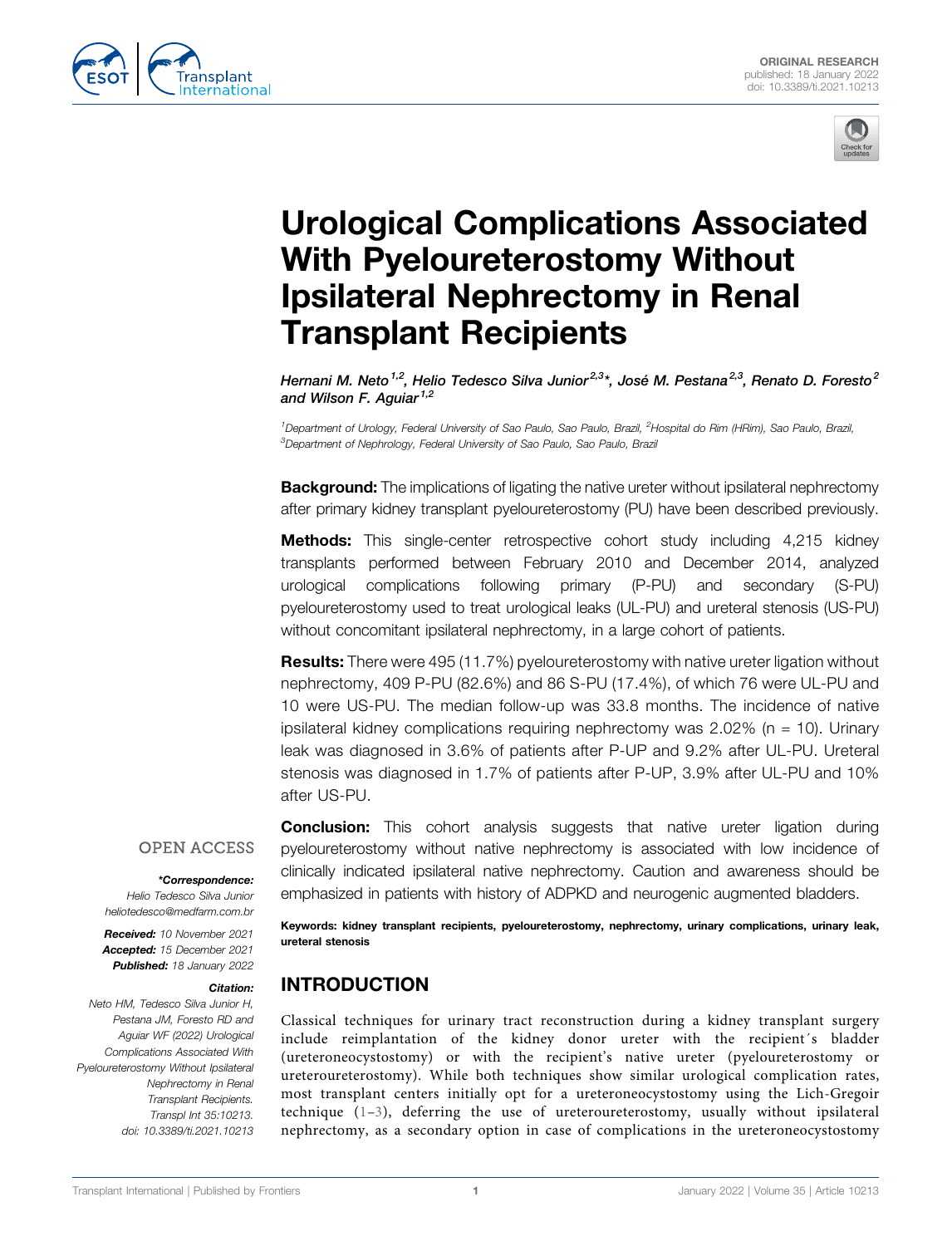

#### <span id="page-1-0"></span>TABLE 1 | Demographic characteristics of the study population.

| Variable, n (%)           | Total ( $n = 495$ ) | $P-PU (n = 409)$ | $UL-PU (n = 76)$ | $US-PU (n = 10)$ |
|---------------------------|---------------------|------------------|------------------|------------------|
| Recipients                |                     |                  |                  |                  |
| Age, years                | $48.7 \pm 13.2$     | $49.8 \pm 12.8$  | $42.8 \pm 13.9$  | $46.4 \pm 11.8$  |
| Gender, male              | 332 (67)            | 277 (68.2)       | 50 (64.9)        | 5(50)            |
| Ethnicity, white          | 269 (54.3)          | 233 (57.3)       | 39 (50.6)        | 7(70)            |
| CKD etiology              |                     |                  |                  |                  |
| Undetermined              | 201 (40.6)          | 161 (39.2)       | 35(46)           | 5(50)            |
| Hypertension              | 83 (16.7)           | 71 (17.3)        | 10(13.1)         | 2(20)            |
| Diabetes Mellitus         | 58 (11.7)           | 49 (11.9)        | 8(10.5)          | 1(10)            |
| Glomerulopathy            | 69 (14.1)           | 58 (14.1)        | 11(14.4)         | 0                |
| <b>ADPKD</b>              | 33(6.6)             | 28(6.8)          | 3(3.9)           | 2(20)            |
| Neurogenic bladder        | 11(2.2)             | 9(2.2)           | 2(2.5)           | 0                |
| Other                     | 40(8.2)             | 33(8.0)          | 7(9.2)           | 0                |
| BMI, Kg/m <sup>2</sup>    | $25 \pm 4.3$        | $25 \pm 4.5$     | $23 \pm 5.6$     | $23 \pm 4.5$     |
| Diabetes Mellitus         | 82 (16.6)           | 68 (16.7)        | 13 (16.8)        | 1(10)            |
| Hemodialysis              | 443 (89.4)          | 372 (90.9)       | 65 (85.5)        | 6(60)            |
| Dialysis time, months     | $73.4 \pm 60.3$     | $80.0 \pm 61.2$  | $38 \pm 32.4$    | $46.8 \pm 28.2$  |
| Residual diuresis, mL/day | $221 \pm 431$       | $164 \pm 347$    | $524 \pm 649$    | $360 \pm 337$    |
| Donor                     |                     |                  |                  |                  |
| Deceased                  | 429 (86.6)          | 367 (89.7)       | 52 (68.4)        | 10 (100)         |
| Living                    | 66 (13.3)           | 42(8.6)          | 24 (31.6)        | 0                |

BMI, body mass index; CKD, chronic Kidney disease ADPKD, autosomal dominant polycystic kidney disease.

anastomosis, such as urinary leak and ureteral stenosis [\(3](#page-4-1)–[10\)](#page-5-0). Although some reports have shown that the native ureter ligation without nephrectomy is safe [\(3](#page-4-1)–[8\)](#page-5-1), this technique may cause hydronephrosis, primarily in patients with significant residual diuresis, and eventually discomfort or lumbar pain.

As a primary objective, we evaluated the risk of future nephrectomy in these patients, and the secondary objective was to assess other urological complications with the need for surgical intervention.

## METHODS

This was a single-center, retrospective cohort study that included data from the electronic records of all patients who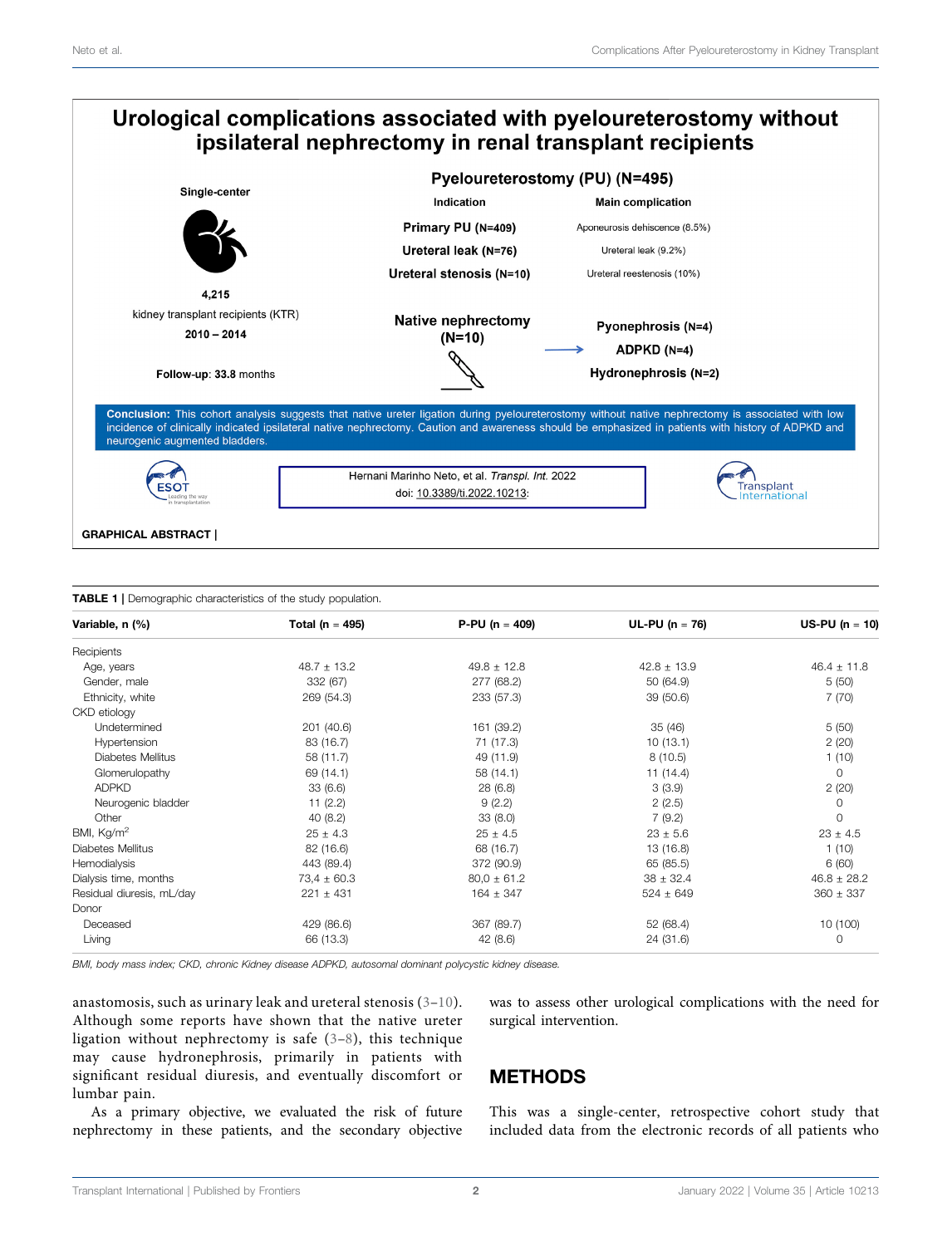#### <span id="page-2-0"></span>TABLE 2 | Surgical complications.

| Primary pyeloureterostomy                                | $n = 409$  |
|----------------------------------------------------------|------------|
| Total, n (%)                                             | 107 (26.1) |
| Aponeurosis dehiscence                                   | 35(8.5)    |
| Isolated                                                 | 23         |
| With skin dehiscence                                     | 4          |
| With surgical site infection                             | 3          |
| With hematoma                                            | 3          |
| With internal hernia                                     | 1          |
| With skin dehiscence and surgical site infection         | 1          |
| Ureteral leak                                            | 15(3.6)    |
| Isolated                                                 | 11         |
| With hematoma                                            | 1          |
| With surgical site infection                             | 1          |
| With aponeurosis dehiscence and hematoma                 | 1          |
| With aponeurosis dehiscence and surgical site infection  | 1          |
| Perigraft hematoma                                       | 12 (2.9)   |
| Surgical site infection                                  | 11(2.6)    |
| Ureteral stenosis                                        | 7(1.7)     |
| Isolated                                                 | 4          |
| With aponeurosis dehiscence                              | 2          |
| With lymphocele and incisional hernia                    | 1          |
| Venous thrombosis                                        | 7(1.7)     |
| Skin dehiscence                                          | 6(1.5)     |
| Lymphocele                                               | 6(1.5)     |
| Incisional hernia                                        | 6(1.5)     |
| Arterial thrombosis                                      | 1(0.2)     |
| Renal rupture                                            | 1(0.2)     |
| Ureteral leak treated with pyeloureterostomy (UL-PU)     | n = 76     |
| Total, $n$ $%$                                           | 16 (21.0)  |
| Urinary leak                                             | 7(9.2)     |
| Isolated                                                 | 5          |
| With skin dehiscence                                     | 1          |
| With aponeurosis dehiscence                              | 1          |
| Ureteral stenosis                                        | 3(3.9)     |
| Surgical site infection                                  | 2(2.6)     |
| Skin dehiscence                                          | 2(2.6)     |
| Aponeurosis dehiscence                                   | 1(1.3)     |
| Lymphocele                                               | 1(1.3)     |
| Ureteral stenosis treated with pyeloureterostomy (US-PU) | $n = 10$   |
| Total of complication                                    | 1 (10)     |
| Ureteral restenosis                                      | 1(10)      |

underwent kidney transplantation from February 2010 to December 2014 at Hospital do Rim, Brazil. The local Ethics Committee approved this study. Patients with missing demographic or surgical data were excluded. For this analysis, only urological complications that required new surgical procedures were analyzed. Continuous variables were presented as mean and standard deviation, and categorical variables were presented as frequencies.

Our routine reimplantation technique is a Lich-Gregoir procedure without stenting, saving the pyeloureterostomy (PU) for three key indications: 1. difficult access to the bladder; 2. doubtful graft ureter viability; 3. as a secondary anastomosis method to treat ureteroneocystostomy complications (urine leak or stenosis). All cases, the PU included a simple proximal native ureter ligation, leaving the obstructed kidney in situ. The anastomosis between the renal pelvis and the spatulated distal native ureter is performed in an end-to -end technique using running 6.0 polydioxanone sutures (PDS<sup>®</sup> II). A double-J ureteral stent (6 fr  $\times$  18 cm) was

left for 28 days and an indwelling urinary 20 fr Foley catheter for 7 days.

# RESULTS

## Demographic Characteristics and Prevalence of Pyeloureterostomy

From December 2010 to February 2014, a total of 4,215 kidney transplants were performed in our institution. We excluded 264 (6.3%) patients due to incomplete data. Of the remaining 3,951 transplanted patients, 2,903 (73.5%) received a kidney from a deceased donor and 1,048 (26.5%) from a living donor. Of them, 495 (12.5%) patients underwent pyeloureterostomy, 409 (10.3%) as a primary procedure performed at the time of the transplant (P-PU) and 86 (2.2%) as a secondary technique to treat urinary leak (UL-PU,  $n = 76$ ) or ureteral stenosis (US-PU,  $n = 10$ ). Demographic characteristics of the study population are described in [Table 1.](#page-1-0)

## Urological Complications

## Primary Pyeloureterostomy

Of 409 P-PU, 367 were performed in deceased (89.7%) and 42 (10.3%) in living donor kidney transplant recipients. All these cases were performed for two reasons: 1. difficult access to the bladder; 2. doubtful graft ureter viability.

As indicated in [Table 2](#page-2-0), urinary leakage occurred in 15 patients (3.6%) between 2 and 45 days after the P-PU. In 13 patients (87%), the pyeloureterostomy was remade over a double-J catheter, and five required two surgical procedures, including a protective nephrostomy. One of these patients developed a deep surgical site infection requiring graft nephrectomy 56 days after transplantation. Finally, one (6.6%) patient was treated with a single suture stitch, and another one (6.6%) was treated conservatively by retrograde insertion of a double-J ureteral catheter and an indwelling urinary catheter.

Seven patients (1.7%) developed pyeloureterostomy stenosis between 2 and 563 days of follow-up. Five patients (71.4%) received conservative treatment with double-J catheter replacement every 6 months. Of them, 2 (40%) developed recurrent urinary tract infections with acute renal dysfunction requiring hospital readmissions. One (14.3%) of these patients was submitted to a surgical correction, and the last one died due to urosepsis despite the use of culture-guided antibiotics and the location of a percutaneous nephrostomy ([Table 2](#page-2-0)).

## Pyeloureterostomy Secondary to Urinary Leak

Pyeloureterostomy was used to treat urinary leak (UL-PU) in 76 patients. Seven patients (9.2%) developed a recurrent urinary leak between 1 and 66 days after UL-PU, all successfully treated with subsequent surgical interventions. Patients were treated by a new pyeloureterostomy over a double-J catheter  $(n = 2)$ , bladder suture of a previous Leadbetter-Politano ureterocystostomy (n  $=$  2), suture at the leakage site (n = 1), and with nephrostomy (n = 1). The last patient was treated by a double-J catheter and indwelling vesical catheter insertion followed by protective nephrostomy and suture of the leakage area. All patients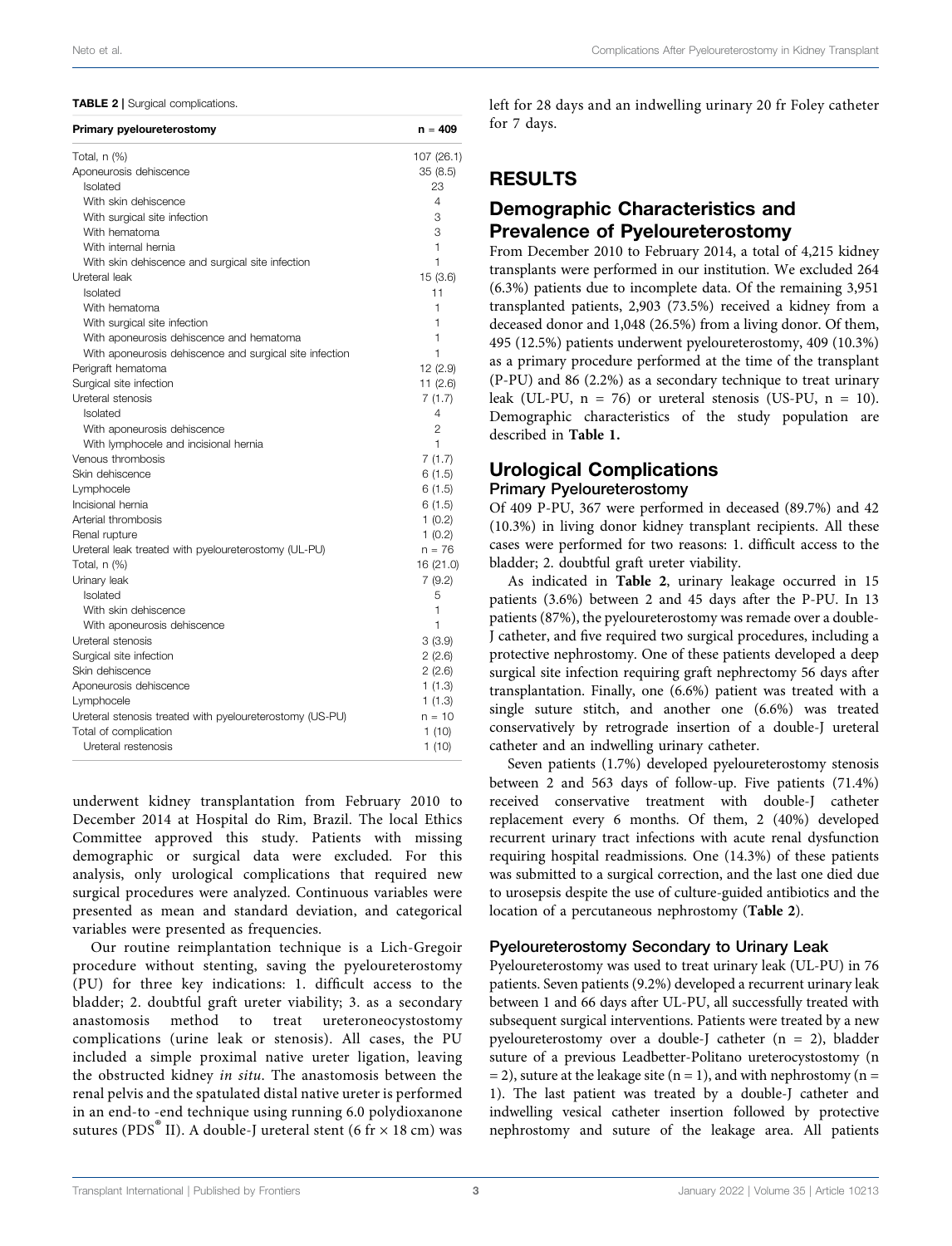<span id="page-3-0"></span>

| <b>TABLE 3</b>   Native kidney nephrectomies after ureteral ligation for pyeloureterostomy. |  |  |  |
|---------------------------------------------------------------------------------------------|--|--|--|
|---------------------------------------------------------------------------------------------|--|--|--|

| Age (years) | Sex    | <b>CKD</b> etiology | Residual<br>diuresis<br>(ml/day) | <b>Type</b><br>of surgery | <b>Time</b><br>after<br>ureteral<br>ligation<br>(months) | <b>Symptoms</b> | Pathology             | Outcome                 |
|-------------|--------|---------------------|----------------------------------|---------------------------|----------------------------------------------------------|-----------------|-----------------------|-------------------------|
| 59          | Male   | Diabetes Mellitus   | 0                                | P-PU                      | 3                                                        | Fever           | Hydronephrosis        | Graft Nephrectomy/Death |
| 12          | Female | Neurogenic Bladder  | 500                              | UL-PU                     | 5                                                        | Fever           | Pyonephrosis          | resolution              |
| 47          | Male   | Neurogenic Bladder  | 0                                | P-UP                      | $\overline{4}$                                           | Fever           | Pyonephrosis          | resolution              |
| 31          | Male   | Neurogenic Bladder  | 0                                | P-UP                      | 16                                                       | Fever           | Pyonephrosis          | Graft Nephrectomy       |
| 55          | Male   | Diabetes Mellitus   | 0                                | P-UP                      | 12                                                       | Fever           | Pyonephrosis          | resolution              |
| 54          | Male   | <b>ADPKD</b>        | 700                              | UL-PU                     | 26                                                       | Lumbar pain     | <b>ADPKD</b>          | resolution              |
| 33          | Male   | Undetermined        | 500                              | P-UP                      | 48                                                       | Lumbar pain     | <b>Hydronephrosis</b> | resolution              |
| 47          | Male   | <b>ADPKD</b>        | 500                              | P-UP                      | 11                                                       | Lumbar pain     | <b>ADPKD</b>          | resolution              |
| 50          | Male   | <b>ADPKD</b>        | 300                              | P-UP                      | 19                                                       | Lumbar pain     | <b>ADPKD</b>          | resolution              |
| 48          | Male   | <b>ADPKD</b>        | 200                              | P-UP                      | 13                                                       | Lumbar pain     | <b>ADPKD</b>          | resolution              |
|             |        |                     |                                  |                           |                                                          |                 |                       |                         |

CKD, chronic kidney disease; ADPKD, autosomal dominant polycystic kidney disease.

progressed with urinary fistulae resolution. Three patients (3.9%) developed ureteral stenosis between day 28 and 336 post-UL-PU, and all were treated conservatively with double-J catheter replacement every 6 months.

## Pyeloureterostomy Secondary to Stenosis

Pyeloureterostomy (US-PU) was used in 10 patients with ureteral stenosis (8 Lich-Gregoir and 2 Leadbetter-Politano) following percutaneous nephrostomy  $(n = 4)$ , retrograde placement of the double-J catheter  $(n = 4)$ , or as a primary procedure  $(n = 2)$ . One patient developed recurrent stenosis and was treated with double-J catheter replacement every 6 months.

## Native Kidney Obstruction Requiring Nephrectomy

After a median follow-up of 33.8 months, ranging from 7 to 67 months, 10 patients (2%) required native nephrectomy ([Table 3](#page-3-0)). Symptoms were lumbar pain with fever  $(n = 5)$ and isolated lumbar pain  $(n = 5)$ . Among them, eight were patients in the P-PU, and 2 were in the UL-PU group.

Of the five patients with fever, 3 (60%) had neurogenic bladder with prior bladder augmentation, and 2 (40%) had diabetes mellitus. The time between native ureter ligation and nephrectomy ranged from 3 to 16 months, and all but one patient had a final histological diagnosis of pyonephrosis. Two patients required graft nephrectomy due to associated infectious complications, and one of them subsequently died due to complications from an infected sacral ulcer. Five patients developed isolated lumbar pain 11–48 months after transplantation, and four of them (80%) had autosomal dominant polycystic kidney disease (ADPKD). All these patients showed favorable outcomes after the native nephrectomy.

Causes of native kidney nephrectomy were then hydronephrosis and pyonephrosis. Two demographic characteristics were associated with increased likelihood of native ipsilateral kidney complications requiring nephrectomy: ADPKD and augmented neurogenic bladder. In fact, the incidence of complications requiring nephrectomy was 13%

among 31 patients with ADPKD ( $n = 4$ ) and 27% among 11 patients with neurogenic bladder  $(n = 3)$ .

## **DISCUSSION**

Pyeloureterostomy is a well-known option for urinary tract reconstruction during kidney transplantation ([3](#page-4-1)[,4](#page-4-2)[,8,](#page-5-1)[24](#page-5-2)[,26\)](#page-5-3) as well as for the treatment of ureteroneocystostomy complications [\(10](#page-5-0)–[13](#page-5-4)). At least two surgical techniques, end-to-end and end-toside anastomosis, have been performed. Leadbetter et al. described the end-to-end reconstruction with native kidney nephrectomy in 1966 [\(26](#page-5-3)). Later, ipsilateral native nephrectomy was almost abandoned due to the low incidence of complications [\(6\)](#page-5-5).

Despite the previous reports of the low incidence of major complications requiring nephrectomy, there are some concerns, mainly in those with more significant residual diuresis. For this reason, some surgeons advocate the use of end-to-side anastomosis to maintaining the urinary flow of the native kidney ([27\)](#page-5-6). Still, ureteral length and impaired endoscopic manipulation of the collecting system may offset the advantages of this surgical technique.

This single-center large cohort analysis revealed a low incidence (2%) of native ipsilateral kidney complications requiring nephrectomy in 495 kidney transplant recipients that underwent pyeloureterostomy without ipsilateral nephrectomy during the kidney transplantation or after urological complications. There were three graft losses (0.6%) and 2 deaths (0.4%) secondary to surgical complications.

A retrospective study including 278 kidney transplant recipients submitted to primary pyeloureterostomy with native ureter ligation without nephrectomy described an incidence of 2.2% ( $n = 6$ ) of subsequent nephrectomy due to symptomatic hydronephrosis. Of these, 50% were in patients with chronic kidney disease due to ADPKD [\(6\)](#page-5-5), findings similar to ours, in which 40% of the patients who underwent posterior nephrectomy had ADPKD. This increased risk is probably warranted by increased renal volume before the ureter ligation and more significant residual diuresis.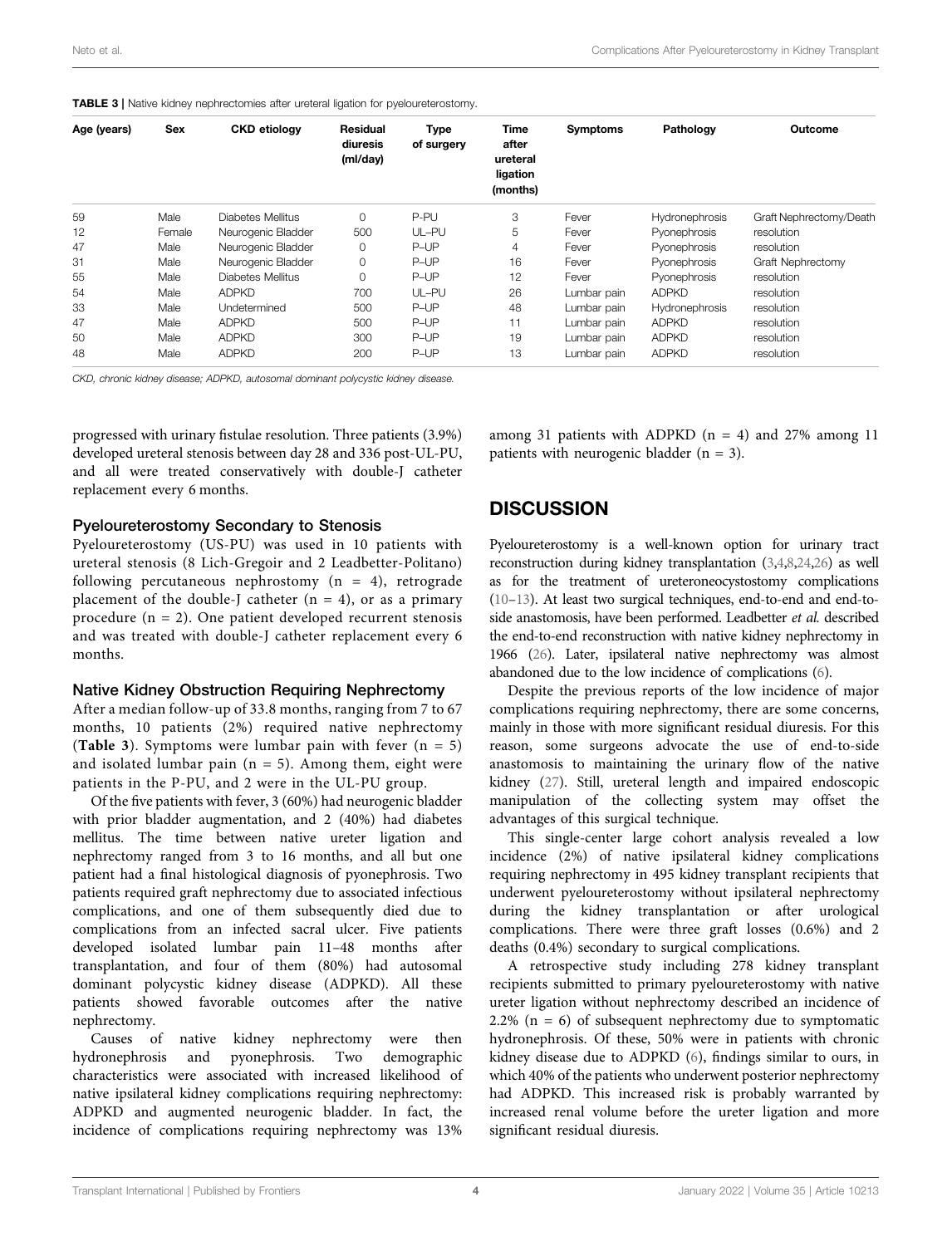Guilter J et al. ([25\)](#page-5-7) observed a 3% incidence of native nephrectomy after ureter ligation and observed that high residual diuresis was a risk factor. However, in our study, this relation not observed since all the six patients who required posterior nephrectomy had less than 300 ml of urine output previously to the transplant, being four of them (80%) anuric.

One interesting observation of our cohort is that in patients who had previously undergone bladder augmentation, they had not only a higher risk of undergoing a future nephrectomy but also a more significant risk to unfavorable outcomes after the removal of their native kidney since 2 patients who had their nephrectomy indicated due to fever ended up losing their grafts, one of them dying soon after. We believe that colonization or infection of the urinary tract may predispose the occurrence of pyonephrosis in patients with hydronephrosis.

The urinary leak was diagnosed in 3.6% of patients after P-UP, an incidence similar to that reported in the literature (3–5%) for different urinary tract reconstruction techniques ([2](#page-4-3),[16-](#page-5-8)[19\)](#page-5-9). On the other hand, in the UL-PU group, the incidence was 3 times higher (9.2%). A similar incidence (12.5%) was observed in other series ([12\)](#page-5-10), and this higher incidence is probably due to the inflammatory environment secondary to the urinary leakage. We chose to treat this complication according to the intraoperative findings, performing a new UP or locating a protective nephrostomy.

When the pyeloureterostomy anastomosis stenosis requires intervention, open correction using a surgical technique similar to that described by Anderson-Hynes for ureteropelvic junction (UPJ) stenosis may be considered. Yet, this procedure may be challenging due to the local hilar adherences. On the other hand, although the surgical risk associated with endourologic techniques low, the patency is approximately 60% after 5 years of follow-up ([20](#page-5-11)–[25](#page-5-7)). Given these caveats associated with both techniques, only one (10%) patient chose to undergo conventional surgical treatment while the remaining nine (90%) patients preferred periodic double-J replacement.

This analysis has limitations inherent to the retrospective nature of the study, potential selection bias in selecting the study population, and local surgical strategies that do not include the routine use of stenting for primary ureteroneocystostomy.

# **CONCLUSION**

End-to-end pyeloureterostomy with proximal ligation of the native ureter is a versatile procedure, allowing the reconstruction of the urinary tract even when the graft ureter

## **REFERENCES**

- <span id="page-4-0"></span>1. Grégoir W Traitement chirurgical du reflux congenital et du méga-uretère primaire. Urol Int (1969) 24(6):502–26. doi[:10.1159/000279647](https://doi.org/10.1159/000279647)
- <span id="page-4-3"></span>2. Alberts VP, Idu MM, Legemate DA, Laguna Pes MP, Minnee RC. Ureterovesical Anastomotic Techniques for Kidney Transplantation: a Systematic Review and Meta-Analysis. Transpl Int (2014) 27(6):593–605. doi[:10.1111/tri.12301](https://doi.org/10.1111/tri.12301)

is short, devascularized or when the recipient's bladder is tiny and difficult to access. It is also an essential surgical technique to treat urinary leaks and stenosis, with complication rates similar to other types of reimplantation. The need for native nephrectomy was restricted to very few cases, occurring predominantly in patients with ADPKD and neurogenic augmented bladders, and was associated with low morbidity.

## CAPSULE SUMMARY SENTENCE

This study aims to analyze the safety of the native ureter ligation without ipsilateral nephrectomy during pyeloureterostomy, used either as a primary surgical approach or as a secondary reconstructive technique after ureteral complications, in patients undergoing kidney transplantation.

## DATA AVAILABILITY STATEMENT

The raw data supporting the conclusions of this article will be made available by the authors, without undue reservation.

## ETHICS STATEMENT

The studies involving human participants were reviewed and approved by Ethics Research Board - UNIFESP. Written informed consent for participation was not required for this study in accordance with the national legislation and the institutional requirements.

# AUTHOR CONTRIBUTIONS

HN - collected data and write the article. HS - reviewed the article and approved the final version. JP - reviewed the article and approved the final version. RF - reviewed the article and approved the final version. WA - reviewed the article and approved the final version.

## CONFLICT OF INTEREST

The authors declare that the research was conducted in the absence of any commercial or financial relationships that could be construed as a potential conflict of interest.

- <span id="page-4-1"></span>3. Saidi RF, Elias N, Hertl M, Kawai T, Cosimi AB, Ko DSC. Urinary Reconstruction after Kidney Transplantation: Pyeloureterostomy or Ureteroneocystostomy. J Surg Res (2013) 181(1):156–9. doi[:10.1016/j.jss.2012.05.043](https://doi.org/10.1016/j.jss.2012.05.043)
- <span id="page-4-2"></span>4. Timsit M-O, Lalloué F, Bayramov A, Taylor M, Billaut C, Legendre C, et al. Should Routine Pyeloureterostomy Be Advocated in Adult Kidney Transplantation? A Prospective Study of 283 Recipients. J Urol (2010) 184(5):2043–8. doi[:10.1016/j.juro.2010.06.144](https://doi.org/10.1016/j.juro.2010.06.144)
- 5. Baquero A, Ginsberg PC, Kaschak D, Raja R, Schneeberg A, Solish L, et al. Experience with Pyeloureterostomy Associated with Simple Ligation of Native